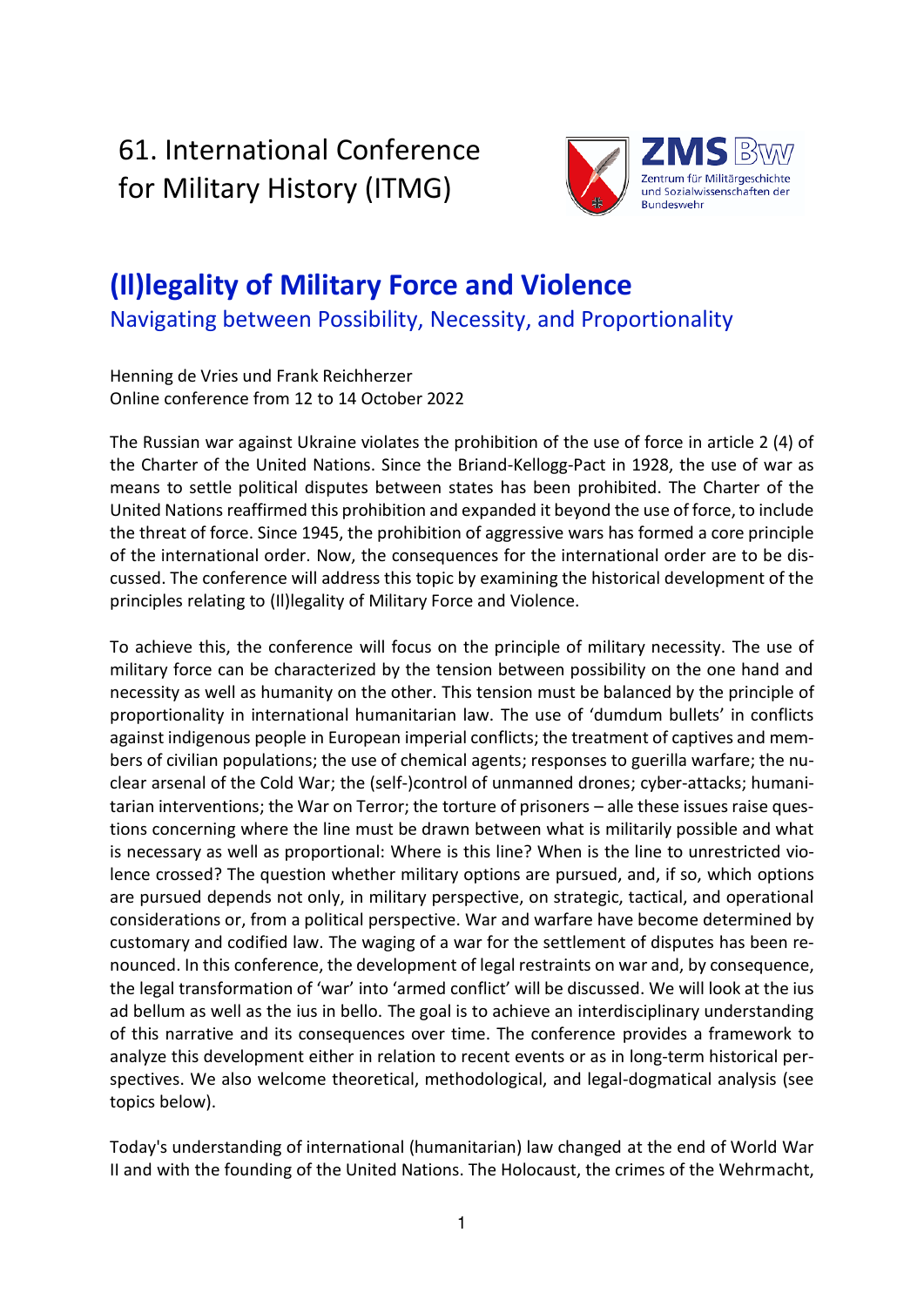the mass mobilization of populations use an availability of NBC weapons and led to an expansion of war that seemingly knew no borders. The modern discussion about laws for war began in seventeenth century with Hugo Grotius and the Thirty Years' War. However, based on a 'just war' theory, European states initiated the codification of the international law of war (ius in bello) in the nineteenth century. During the Hague Peace Conferences of 1899 and 1907, Western states negotiated the Hague Regulations. As early as 1864, with the first Geneva Convention, they created protection for the wounded and for their care through the International Committee of the Red Cross. The Lieber Code, crafted during the U.S. Civil War (1861-1865), regulated the conduct of U.S. soldiers well into the twentieth century, and it was incorporated into various international treaty agreements. These treaties were of course undermined by following events. In the post-World War II era, a very different kind of structure emerged, often perceived as marking a shift from a state-centered system to a pattern of constitutionalism that frames a legal word order. This development has implications for our understanding of state sovereignty. Sovereignty is integrated in a legal world order that today cannot anymore be described as anarchic. However, the recent events and military missions in Afghanistan, Iraq, Libya, or Syria, or Kosovo seem to contradict the assumption of the legal regulation of armed conflict. The Russian War against Ukraine has brought this discussion to an entirely new level, and it has cast doubt on the existence of an international order. At the same time, some observers still accentuate the relevance of international law in these conflicts and wars.

Against this background, the following topics will be addressed and discussed in the conference:

## **Legal (Un-)Certainty in War and in Armed Conflicts**

Which problems and difficulties arise in in war and in armed conflicts? Which authorities define rules and norms, who judges? How is knowledge of laws, rules and norms generated, processed, distributed, conceived, and practiced? How do military organizations and soldiers on the ground cope with uncertainties in the use of force? How is the concept of law used to legitimize the use of military force and violence?

#### **Technologies and Weapons**

How do new technologies shape the possibilities in war and armed conflict? What consequences do they have on necessity and proportionality? The use of poison gas, airstrikes, and submarine warfare in World War I have shown the effect of technologies and weapons. The first nuclear strike on Japanese territory in World War II underpins this assumption. Since then, the development towards ruse of unmanned (autonomous) drones and cyber-attacks has broadened the arsenal of military possibilities, posing the question of arms control and especially their necessity and proportionality.

#### **Legal World Order**

How did the change of world order bring about the transformation of 'war' into 'armed conflict'? Are humanitarian interventions of the twentieth and twenty-first century the same as those in the nineteenth century? What consequences does the Russian war against Ukraine have for the international legal order? On a general level, these questions point to regulations, legitimations and the contextual structure of war and armed conflict.

#### **Frames, Norms, and Reality**